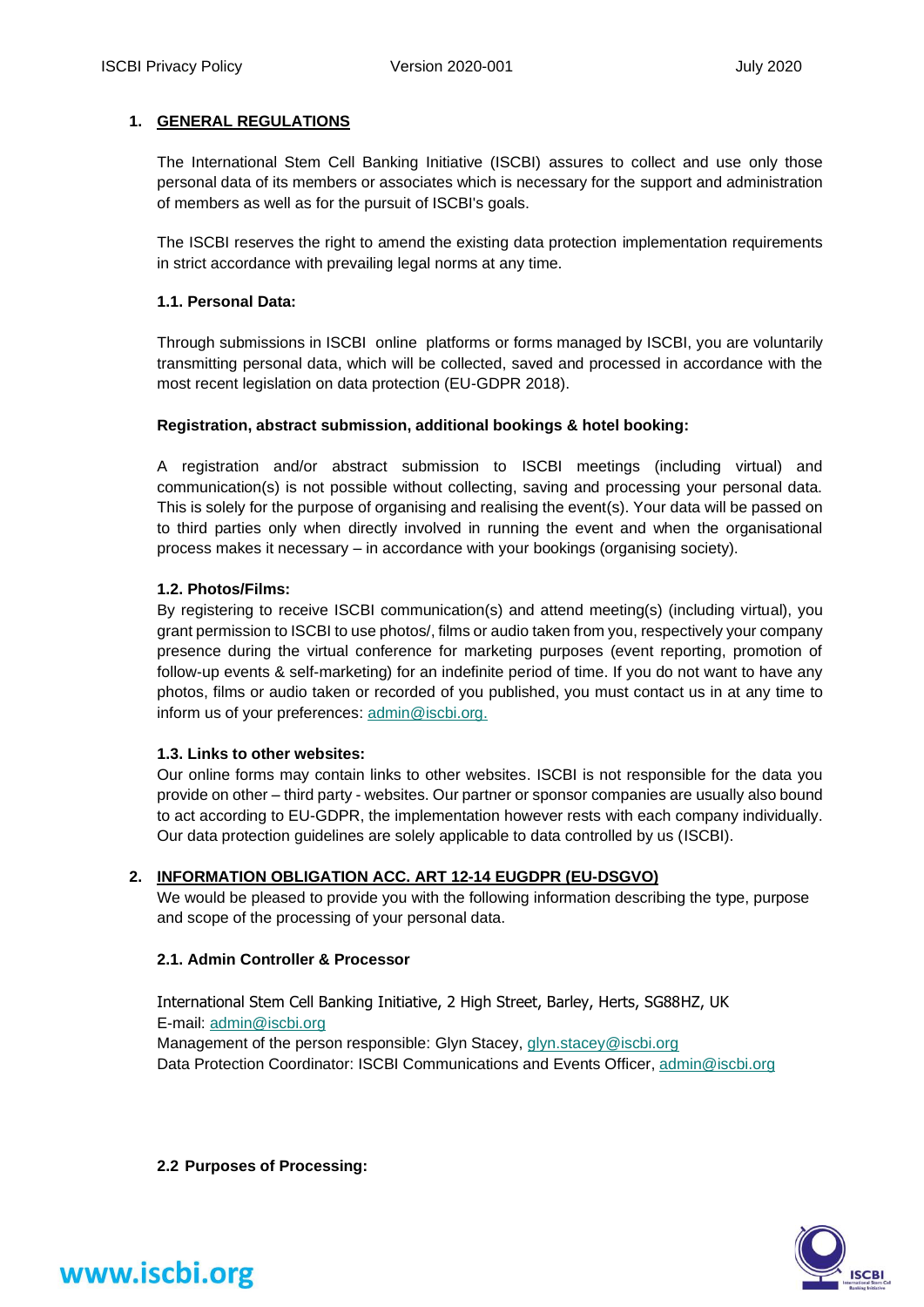Depending on the participant status and the bookings of the data subject the data are processed for one or more of the purposes listed below.

| <b>Processing Purpose</b>                                           | Data Categories                                                                                                                                                                                                                                                    |
|---------------------------------------------------------------------|--------------------------------------------------------------------------------------------------------------------------------------------------------------------------------------------------------------------------------------------------------------------|
| Participant Management (Registration, Additional<br><b>Bookings</b> | Name, contact data, address data/invoice data,<br>registration data, profession data, additional<br>bookings, travel data (if necessary), passport data<br>(if necessary), special requirements, (sensitive<br>data) special dietary requirements (sensitive data) |
| <b>Hotel Management</b>                                             | Name, contact data, address data/invoice data,<br>hotel booking data, travel data (if necessary),<br>credit card guarantees (if necessary)                                                                                                                         |
| Scientific Management & Coordination Grants<br>und Awards           | Name, contact data, date of birth (if necessary),<br>date of graduation (if necessary), lecture data<br>(speaker, topic, title)                                                                                                                                    |
| Industry Management (Exhibition & Sponsoring)                       | Name, contact data, company data                                                                                                                                                                                                                                   |
| General Organisation / Accreditation &<br>Compliance                | Name & city/country, institution/organisation (if<br>necessary), specialisation (if necessary), lecture<br>data (speaker, topic, title)                                                                                                                            |
| General Organisation / Accounting                                   | Name, contact data, registration data, additional<br>bookings, bank data (if necessary), credit card<br>data (if necessary)                                                                                                                                        |
| Marketing & Development                                             | Name, contact data, photos/films, statistical data<br>(ONLY anonymised)                                                                                                                                                                                            |

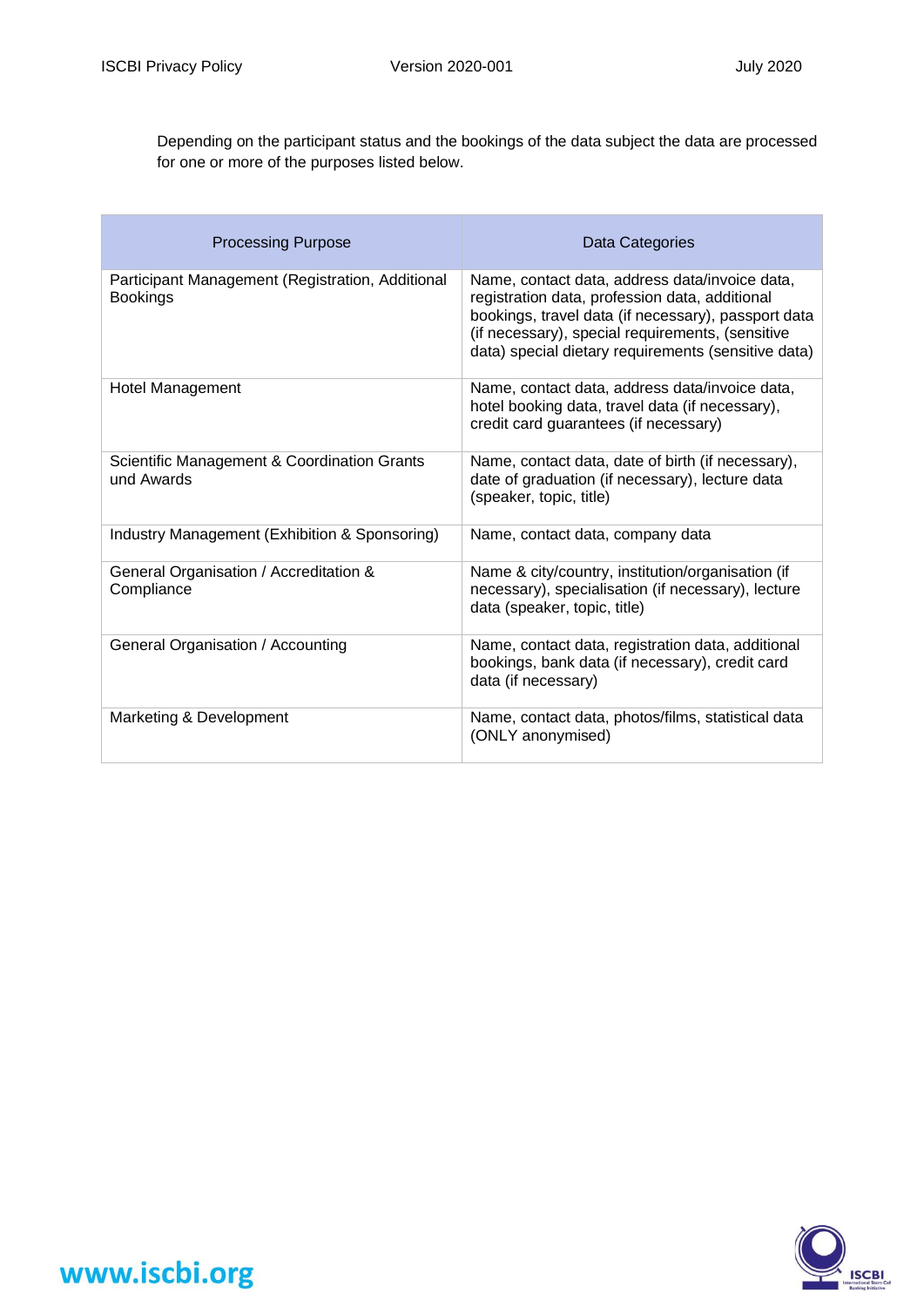### **2.3 Legal Basis for the data processing purposes:**

| <b>Processing Purpose</b>                                        | <b>Legal Basis</b>                                                                                                                                                                                                                                                                                                  |
|------------------------------------------------------------------|---------------------------------------------------------------------------------------------------------------------------------------------------------------------------------------------------------------------------------------------------------------------------------------------------------------------|
| Participant Management (Registration, Additional<br>Bookings)    | Binding completion of the registration for the<br>participation of the selected event,<br>Written confirmation of the group coordinator that<br>participant data may be used,<br>Binding booking of ticket(s) to one or more social<br>evets of the selected event.<br>Consent of the data subject (sensitive data) |
| <b>Hotel Management</b>                                          | Binding conclusion of a hotel booking by the<br>person concerned or his group coordinator,<br>Written confirmation from the group coordinator<br>that participant data may be used                                                                                                                                  |
| Scientific Management & Coordination Grants<br>and Awards        | Binding completion of the abstract submission for<br>the selected event,<br>Acceptance of active participation in the selected<br>event                                                                                                                                                                             |
| Industry Management (Exhibition & Sponsoring)                    | Binding contract conclusion of the data subject<br>and the company represented by him/her to take<br>part at the selected event                                                                                                                                                                                     |
| General Organisation (Accreditation &<br>Compliance, Accounting) | Fulfilment of contract and law,<br>Legitimate interest of the controller (see point<br>4.4.                                                                                                                                                                                                                         |
| Marketing & Development                                          | Legitimate interest of the controller (see point<br>$4.1 - 4.2.$                                                                                                                                                                                                                                                    |

### **2.4 Third Party Data Recipients – Categories:**

The recipients only receive the data they require, not your full data record. Your data will only be forwarded when the organisational process makes it necessary – in accordance with your bookings – and when a legal basis exists.

| <b>Processing Purpose</b>                                        | Data Categories                                                                                                                                                                                                                               | <b>Recipient Categories</b>                                                                          |
|------------------------------------------------------------------|-----------------------------------------------------------------------------------------------------------------------------------------------------------------------------------------------------------------------------------------------|------------------------------------------------------------------------------------------------------|
| Participant Management<br>(Registration, Additional<br>Bookings) | Name, contact data, address<br>data/invoice data, registration<br>dat, profession data, additional<br>bookings, travel data (only if<br>necessary), passport data (only<br>if necessary),<br>special dietary requirements<br>(sensitive data) | Organising society, service<br>providers (fulfilment agents),<br>lead retrieval companies<br>Caterer |
| International Travel<br>Management                               | Name, contact data, address<br>data/invoice data, hotel booking<br>data, travel data (if necessary),<br>credit card guarantees (if<br>necessary)                                                                                              | Travel agency, Hotels                                                                                |

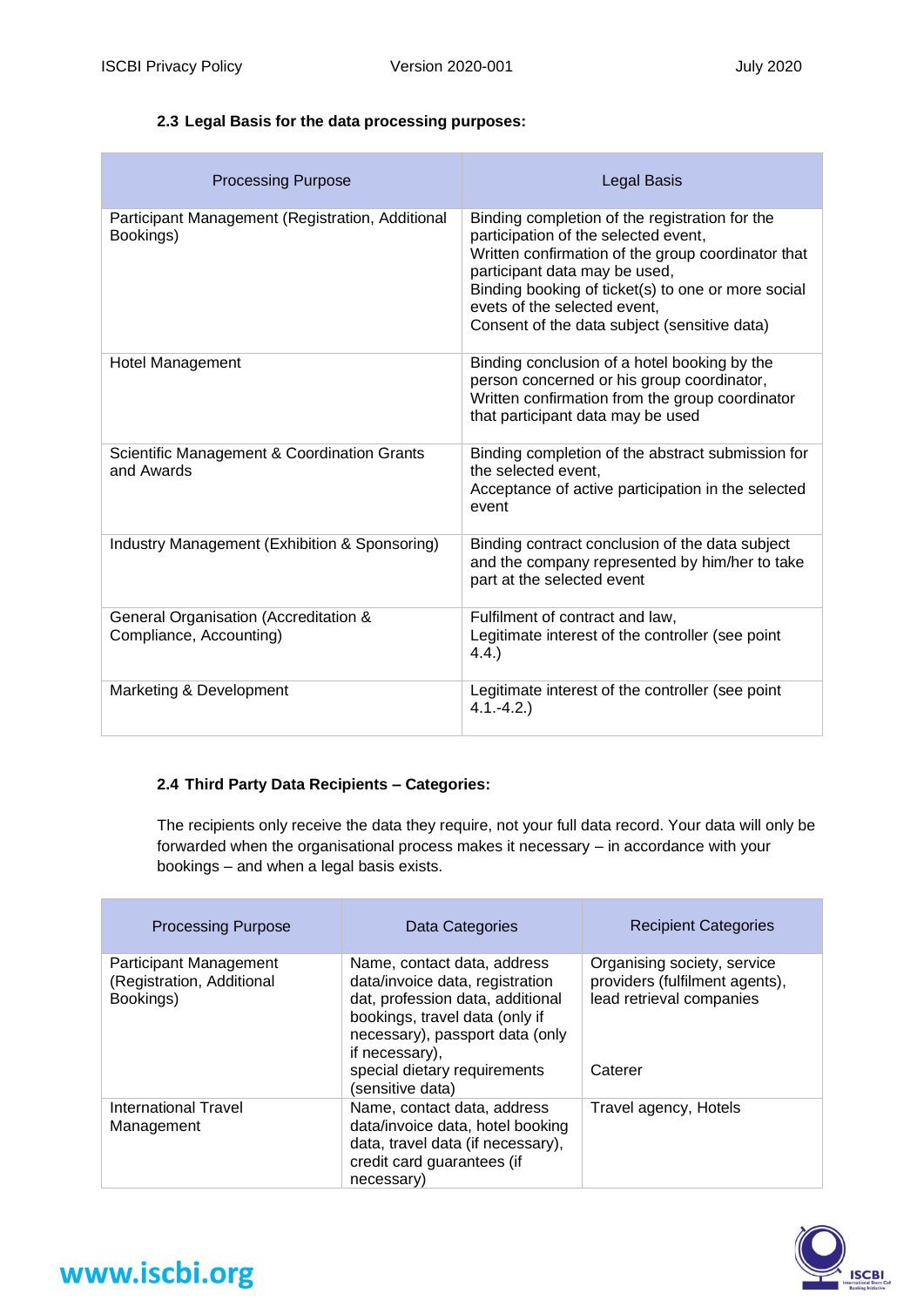| Scientific management &<br>coordination of grants and<br>awards | Name, contact data, date of<br>graduation (if necessary),<br>Lecture data (speaker, topic,<br>title)                                         | N/A                                                                                                                                                                                                                    |
|-----------------------------------------------------------------|----------------------------------------------------------------------------------------------------------------------------------------------|------------------------------------------------------------------------------------------------------------------------------------------------------------------------------------------------------------------------|
| <b>Industry Management</b><br>(Exhibition & Sponsoring)         | Name, contact data, company<br>data                                                                                                          | Organising society, service<br>providers (fulfilment agents)                                                                                                                                                           |
| General Organisation/<br><b>Accreditation &amp; Compliance</b>  | Name & city/country<br>institution/organisation (if<br>necessary), specialisation (if<br>necessary), Lecture data<br>(speaker, topic, title) | Organising society, relevant<br>accreditation authorities, service<br>providers (fulfilment agents)                                                                                                                    |
| General Organisation/<br>Accounting                             | Name, contact data, registration<br>data, additional bookings, bank<br>data (if necessary), credit card<br>data (if necessary)               | Organising society, responsible<br>authorities, bank, fiscal office,<br>tax consultant, service providers<br>(fulfilment)                                                                                              |
| Marketing                                                       | Name,<br>Contact data                                                                                                                        | Mailchimp - USA / Online<br>Mailing Provider / adequacy<br>decision of EU = Privacy Shield<br>framework, Mailchimp<br>participates in and has certified<br>its compliance with the EUU.S.<br>privacy shield framework. |
| Development                                                     | Statistical data (ONLY<br>anonymised)                                                                                                        | N/A                                                                                                                                                                                                                    |

### **2.5 Transfer to Third Country:**

| <b>Processing Purpose</b>                                       | Data Categories                                                                                      | <b>Recipient Categories</b>                                                                                                                                                                                            |
|-----------------------------------------------------------------|------------------------------------------------------------------------------------------------------|------------------------------------------------------------------------------------------------------------------------------------------------------------------------------------------------------------------------|
| Scientific management &<br>coordination of grants and<br>awards | Name, contact data, date of<br>graduation (if necessary),<br>Lecture data (speaker, topic,<br>title) | N/A                                                                                                                                                                                                                    |
| Marketing                                                       | Name, Contact data                                                                                   | Mailchimp - USA / Online<br>Mailing Provider / adequacy<br>decision of EU = Privacy Shield<br>framework, Mailchimp<br>participates in and has certified<br>its compliance with the EUU.S.<br>privacy shield framework. |

### **2.6 Data Storage Period:**

Sensitive data which are collected with consent of the data subjects, as well as passport data and information submitted for statistical data collection are stored on GDPR compliant third-party hosts (Survey Monkey- USA, Event Zilla -USA). All information is stored securely by the Admin Processor and Controller under password protection. Data gathered by alternate means will be irrecoverably deleted after end of event wrap-up. All financial data are stored for 7 years, to meet the retention period according to the UK VAT Act 1994 and to permit post-event support and service (i.e. belated participation confirmations and presentation certificates). In the case of (e.g.

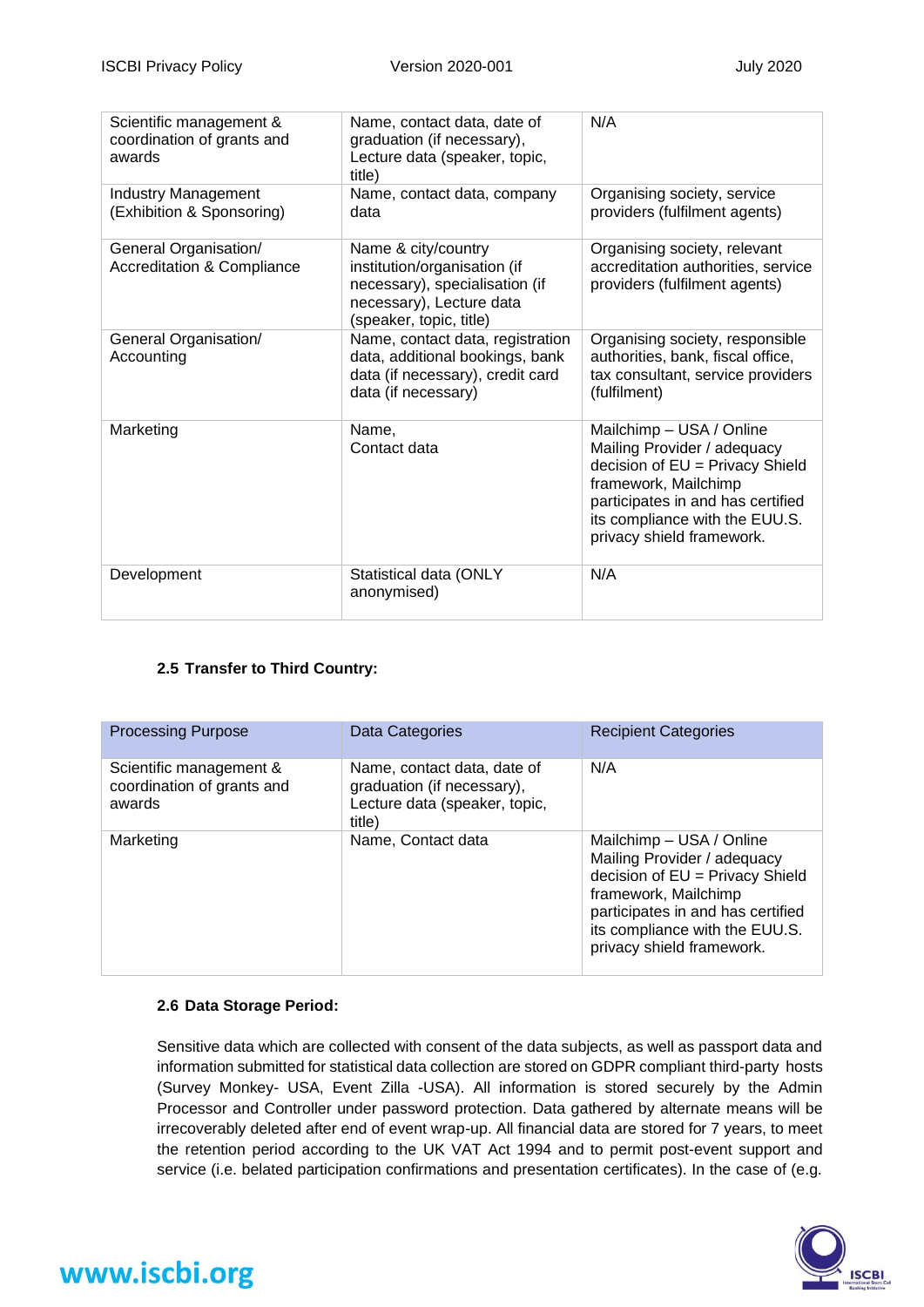annually) recurring congresses, the data are stored for at least 7 years after the end of the entire event series. Upon revocation of the person concerned, their data will be deleted immediately.

### **3 DATA SUBJECT RIGHTS**

We are pleased to inform you about your rights according to EU-GDPR:

### **3.1. Data Subject Rights acc. Art 15-21 EU-GDPR:**

- Right of access by the data subject
- Right to rectification
- Right to erasure/"Right to be forgotten"
- Right to restriction of processing
- Right to data portability
- Right to object (at legitimate interest of the controller)

Detailed descriptions can be found here:

*[http://eur-lex.europa.eu/legal-content/EN/TXT/HTML/? uri=CELEX:32016R0679&from=EN](http://eur-lex.europa.eu/legal-content/EN/TXT/HTML/?%20uri=CELEX:32016R0679&from=EN)*

© European Union, http://eur-lex.europa.eu/, 1998-2018′

### **3.2. Right to withdraw consent acc. Art. 7 EU-GDPR**

Depending on your participant status, we kindly ask you for different declarations of consent. These are queried within the online forms or directly inquired from the affected person/group coordinator/company representative. The declarations of consent are not compulsory according to the EU GDPR. Each data subject has the right to withdraw his/her given consent(s) at any time. The withdrawal of the consent does not affect the legality of the processing carried out based on the declaration of consent until the withdrawal. Processing of your data by ISCBI:

Your personal data (comprising name, contact data, address data, organization/institute & registration category), collected by the ISCBI.

### **3.3. Right to lodge a complaint with a supervisory authority acc. Art 77 EU-DSGVO**

Every data subject shall have the right to lodge a complaint with a supervisory authority, if the data subject considers that the processing of personal data relating to him/her infringes to the EU-GDPR. If in your opinion the data proceeding would be contrary to the data processing law or to your data protection high demands, you may complain to the UK Data Protection Authority.

### **4. DESCRIPTION OF OTHER PURPOSES**

Legitimate Interests of the Controller acc. Art 6 (1) f) EU-GDPR

### **4.1. Advertising/Marketing:**

Processing data of the data subject to inform him/her about the abovementioned event, as well as future and topic-related events.

### **4.2. Development:**

Processing data of the data subject to develop the programme as well as the organisation and implementation of the above-mentioned event, future and topic-related events.

### **4.3. Publication of the programme:**